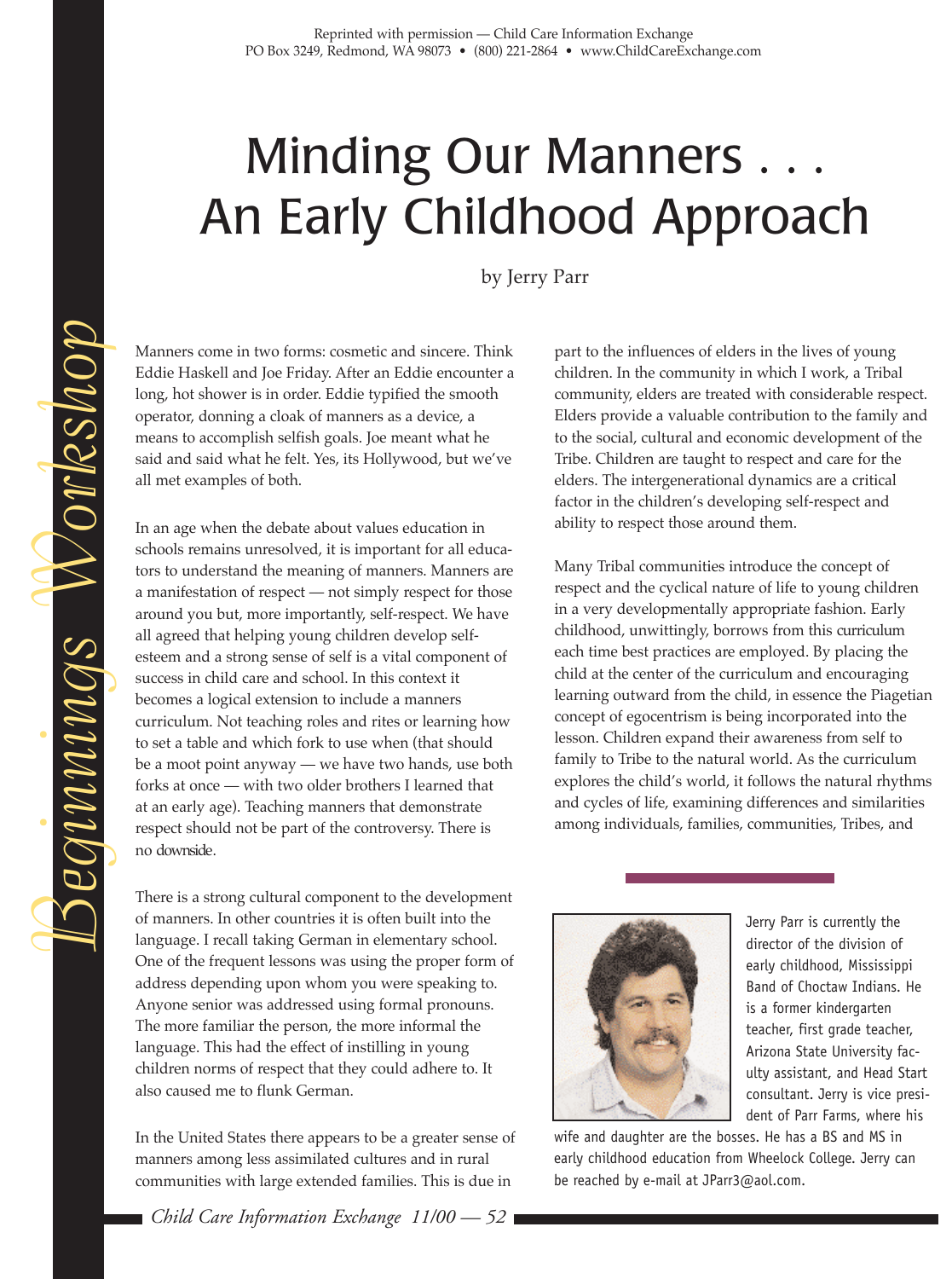

*Photograph by Bonnie Neugebauer*

the world shared with nature: trees and flowers; deer and beavers; wind, moon, and stars; rivers and ponds. Each similarity and difference is revered as a strength rather than reviled as an exception.

When learning is circular rather than linear, children have a clear perception of the continuity of events and the connections and relationships in their environment. Respect is borne of understanding and becomes a foundation for further learning. Oftentimes the classroom environment reflects learning style; children and adults form "Talking Circles" with the adults participating as equals and facilitators. Children learn to respect themselves as listeners, as individuals and as members of a group. Frequently, the speaker (child or adult) will hold a sacred symbol; respect is shown to the speaker and to the symbol as children listen to words spoken both from the lips and from the heart. The role of listener is active rather than passive, turns are taken by passing the sacred object into another's possession and the process continues. It is not unusual to see an elder identified as sacred by virtue of having come so far along the circle, by having had many years to learn to listen and speak with respect and to have so many valuable lessons to share.

When I first arrived in the rural south, I was astonished at the manners exhibited by all of the children from toddlers to teens. After several years, I am still aston-

ished but less mystified. Almost everyone is a member of a large extended family, and each family member maintains a tremendous respect for those both younger and older. I continually witness interactions between teens (of both genders) and small children that are the type of engagement that all of us in the child care profession wish we could see every day in our classrooms. Young men and women instinctively play with and nurture the little ones around them, then turn and offer the same respectful attention to their grandmothers and grandfathers. Every conversation is speckled with "sirs" and "ma'ams." Obedience, respect, and a sense that the parents and grandparents are held in veneration characterize the interpersonal interactions. Young children are provided with the role models that help them develop their own understanding of respect and the influential role of manners.

When we first arrived, my wife was very uncomfortable hearing people close to her own age calling her ma'am. To our *big city* ears, being called sir or ma'am was like being labeled over the hill. Now it has become a natural part of our everyday language and it feels good. It does come with some risk. I was raised in a typical nuclear family (in fact, scientists from Los Alamos got many of their best insights from observing our family gatherings!) where manners were exercised on occasion, but were not a focal point. I do once recall politely asking to be excused from the dinner table to attend to the wounds on my hand received when I attempted to take a pork chop off of my brother's plate. Some things never change. On a recent trip to visit family in New York, I let slip a ma'am to my mother; I learned that even in her seventies she can still handle a wooden spoon!

Manners can and should be taught. I read a study (or it might have been an episode of "The Twilight Zone," but the point is the same) that discussed research done in ancient Greece to determine the *Mother Language*. Apparently there was a controversy over which language, Latin or Greek, was the original language. In an effort to conclude the argument, several infants were selected to be cared for in a very controlled environment that included being exposed only to caregivers that had no speech. The idea was that if the language of the adults around them did not influence the children, their language development would be uncontaminated and whichever language they ultimately acquired would be the *Original Language*.

As we can now predict, the infants' language development was significantly delayed because they had no speech to model, no patterns to incorporate into their

*Child Care Information Exchange 11/00 — 53*